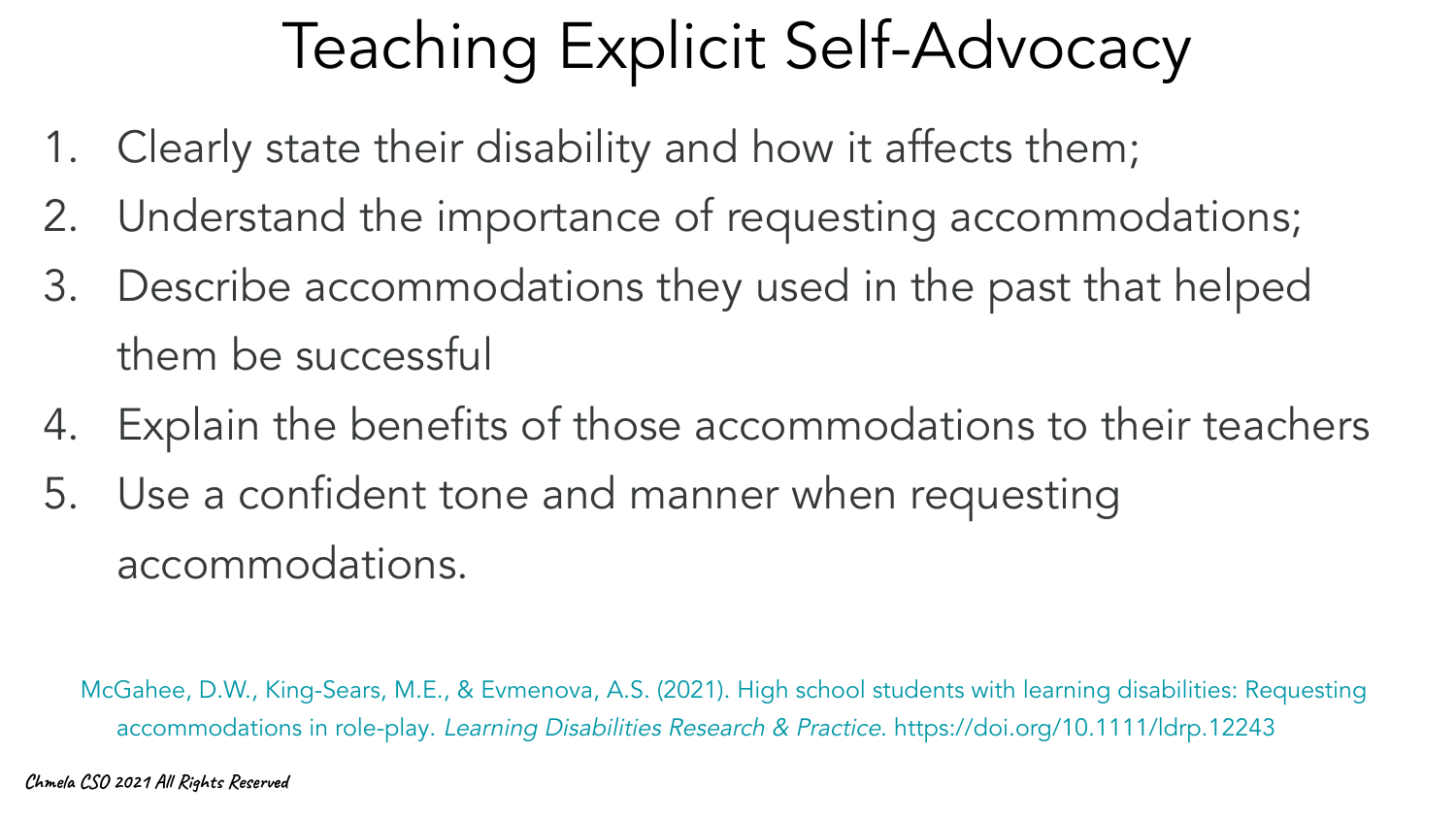## For Your Information From: Date:

**Hi,**

My name is \_\_\_\_\_\_\_\_\_\_\_\_\_\_\_\_\_\_ and I will be in your \_\_\_\_\_\_\_\_\_\_\_\_\_\_\_ class this year. I am \_\_\_\_\_\_\_\_\_\_ **years old and when I am not in school I like to:**

**I** am writing you to let you know that sometimes I \_\_\_\_\_\_\_\_\_\_\_\_\_\_\_\_\_\_\_\_\_\_\_\_\_\_\_\_\_

**When I talk you may notice me:** 

When talking is difficult sometimes I feel **with a set of the set of the set of the set of the set of the set of the set of the set of the set of the set of the set of the set of the set of the set of the set of the set of** 

**The most comfortable situations for me to participate orally in school are:**

**The situations where I feel less comfortable are:**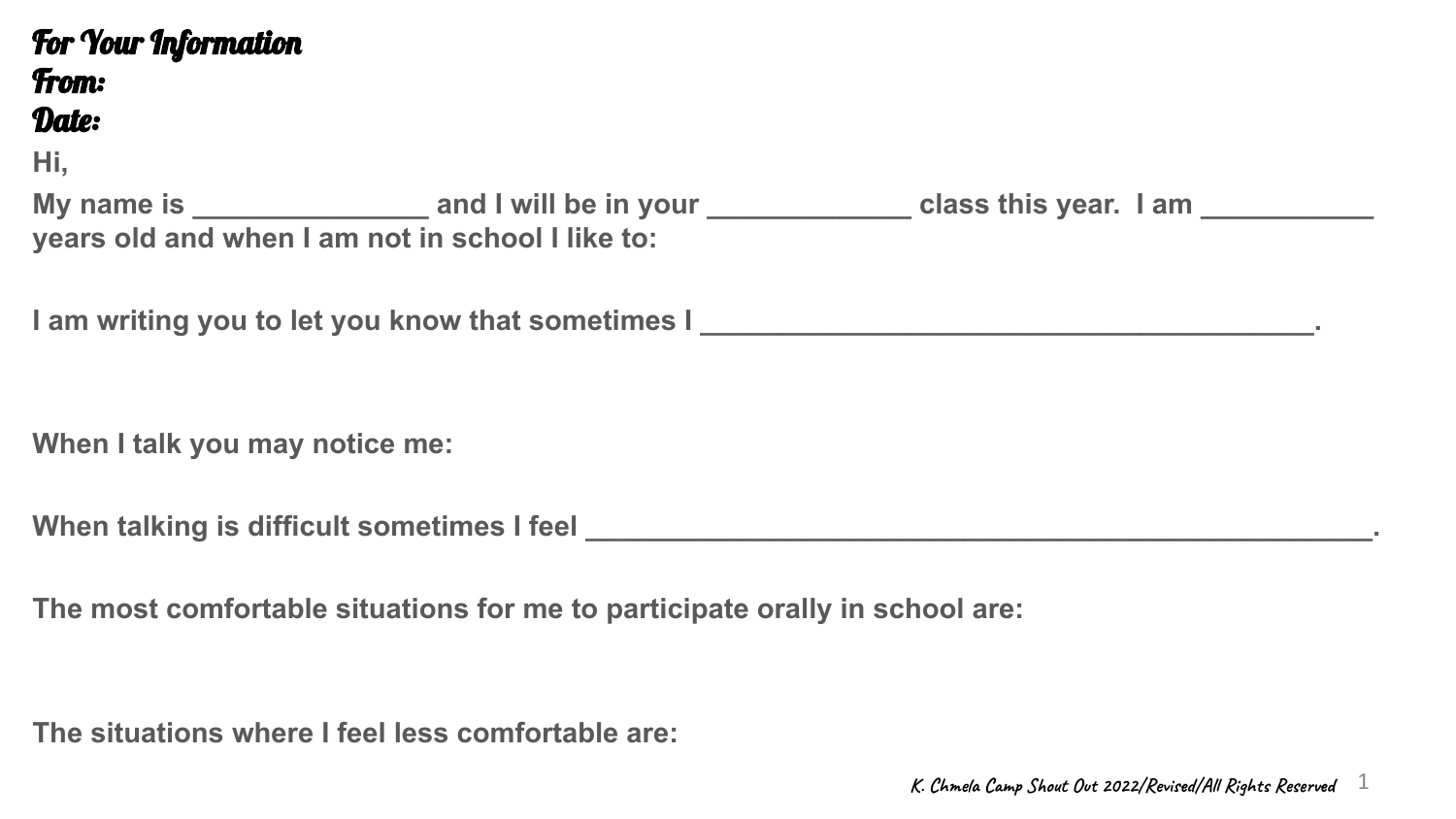**These are some other things that I would like you to know about stuttering:**

- 1. Stuttering is a different way of talking.
- 2. Stuttering is caused by differences in both how the brain looks and also how it works.
- 3. Stuttering is not caused by nerves and you can't make it "just stop."
- 4. There are things I have learned that can make my stutter easier, and it can be hard to shift my attention to them sometimes.
- 5. It is O.K. to stutter. The most important thing is that I share my ideas.

## **Here are some things I have chosen that will be helpful for me this year:**

\_\_\_Please keep eye contact with me when I am talking and let me finish what I am saying.

When I am answering a question in class, please say the first part of the answer and I will finish it.

(i.e. *"Number five states that the boy….*")

\_\_\_Come closer to me when you call on me (so that the communicative exchange is closer).

Please let me sit closer to the front of the room.

\_\_\_Give me a warning prior to be called upon (Sam you answer # 1 and *Johnny* will be #2).

\_\_\_Create a signal with me for oral participation (For example, if I want to speak, I will raise my hand with fingers in an open position; if I know the answer but do not wish to speak, I will raise my hand but keep it in a fist).